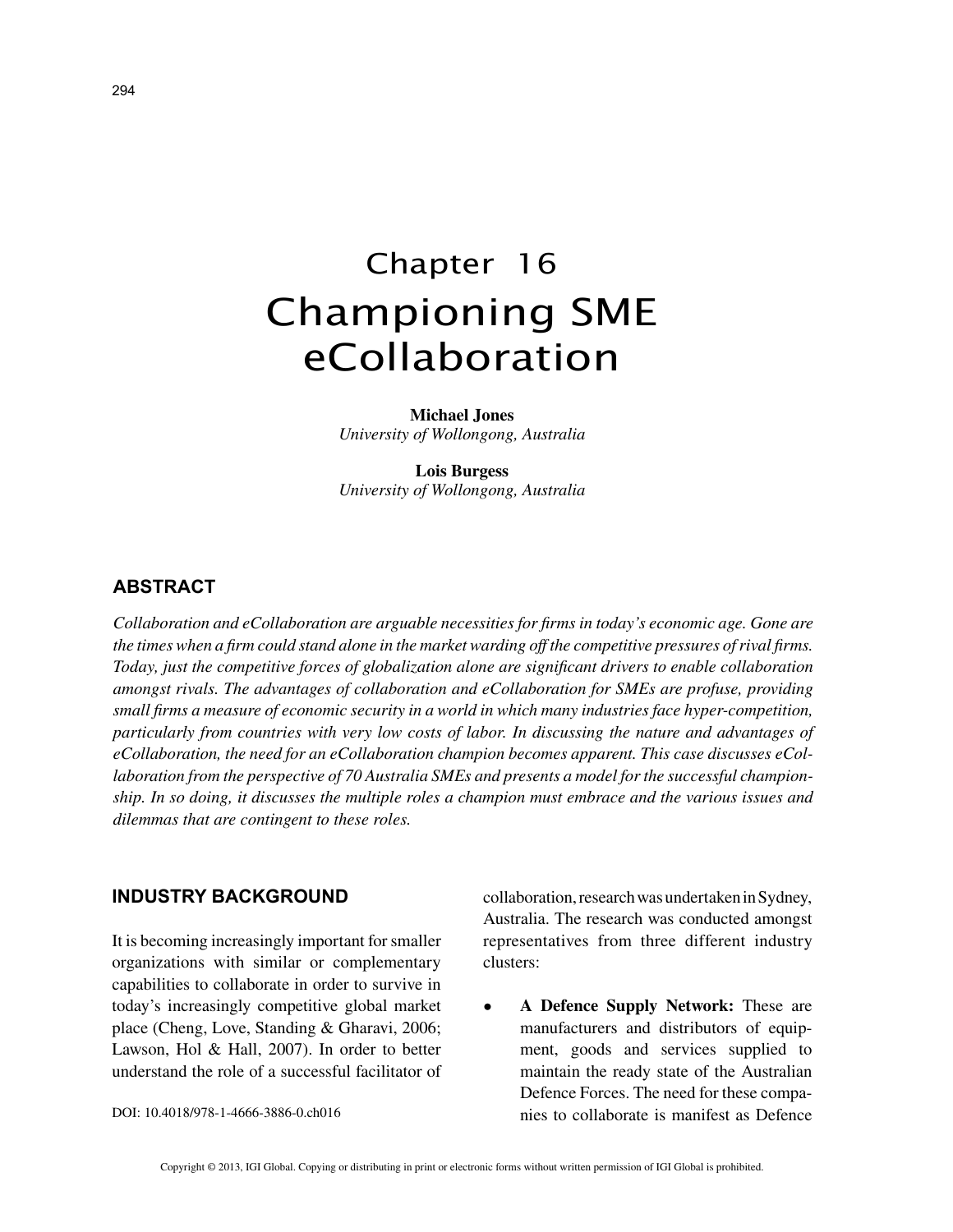is strategically moving from the situation of dealing with many suppliers to a preference to deal with only a few. As such there is increasing pressure being placed on these suppliers to join together in one form or another. There were 34 companies represented in this cluster. Most were SMEs with less than six employees. However, there were two larger companies (500+ employees) involved in the study. Most of these SMEs were also familiar with and had engaged in eCollaboration. As a result of this firms were able to extend to the research a wealth of information and experience.

- **An Information Technology Cluster:** This is a group of companies who provide technological services and equipment to other businesses – i.e. B2B. The majority of these businesses were in the position of wanting to collaborate, but not yet doing so and not really knowing how to begin. There is great scope for collaboration among this cluster as there is a lot of complementarity among the businesses. For example, some were producers of software, some hardware, and others of electrical services like installers and networking companies. There were 18 companies represented in this cluster. All were SMEs but were small with an average of 3.5 employees. Only around half of these SMEs were familiar with, or had used, eCollaboration. For example, one firm had extensive knowledge and had gained large amounts of economic value through their collaboration with other cluster members, while other SMEs were reluctant to indulge through their fear of sharing customers and customer information with 'competitors'.
- **A Marine Association:** There was more variety in this group of companies. They ranged from suppliers of marine products (e.g. boats suppliers and fishing products suppliers) to repairers (e.g. outboard en-

gine repairers) to operators (e.g. tourism operators and fishing charters). The biggest inhibitor for successful collaboration among these companies was there profound lack of IT-based skills – a majority were reluctant to engage with even the most rudimentary of e-tools for collaboration. There were 12 companies represented in this cluster. All were SMEs with an average of 4.2 employees. Only a few of these companies were familiar with eCollaboration. Only one had actually engaged in eCollaboration, and while this was more of a taste than an actual enterprise, they had a positive experience by sharing web-based links, and co-bidding on projects through a utilisation of complementary products and services.

From these industry sectors 70 participants, from 64 companies, were engaged in focus group sessions. Each session was facilitated by an experienced moderator and a scribe. The size of each group was kept between eight and ten participants to encourage equal participation (Krueger 1998). Group consensus was not sought during the focus groups. Rather, each participant was encouraged to provide their individual opinion and experiences (Morgan 1997). The goal of each focus group was to allow candid discussion around a range of pre-organised topics.

## **THE VALUE OF E-COLLABORATION**

Technology has done many things for small businesses. In one sense small business has been harmed through the advance of technology, which, from a competitive perspective, has made the world a much smaller place (Mustaffa & Beaumont, 2004). To balance this, technology now provides the means for small businesses to collaborate and build complementary skills to provide a better competitive standing in the world